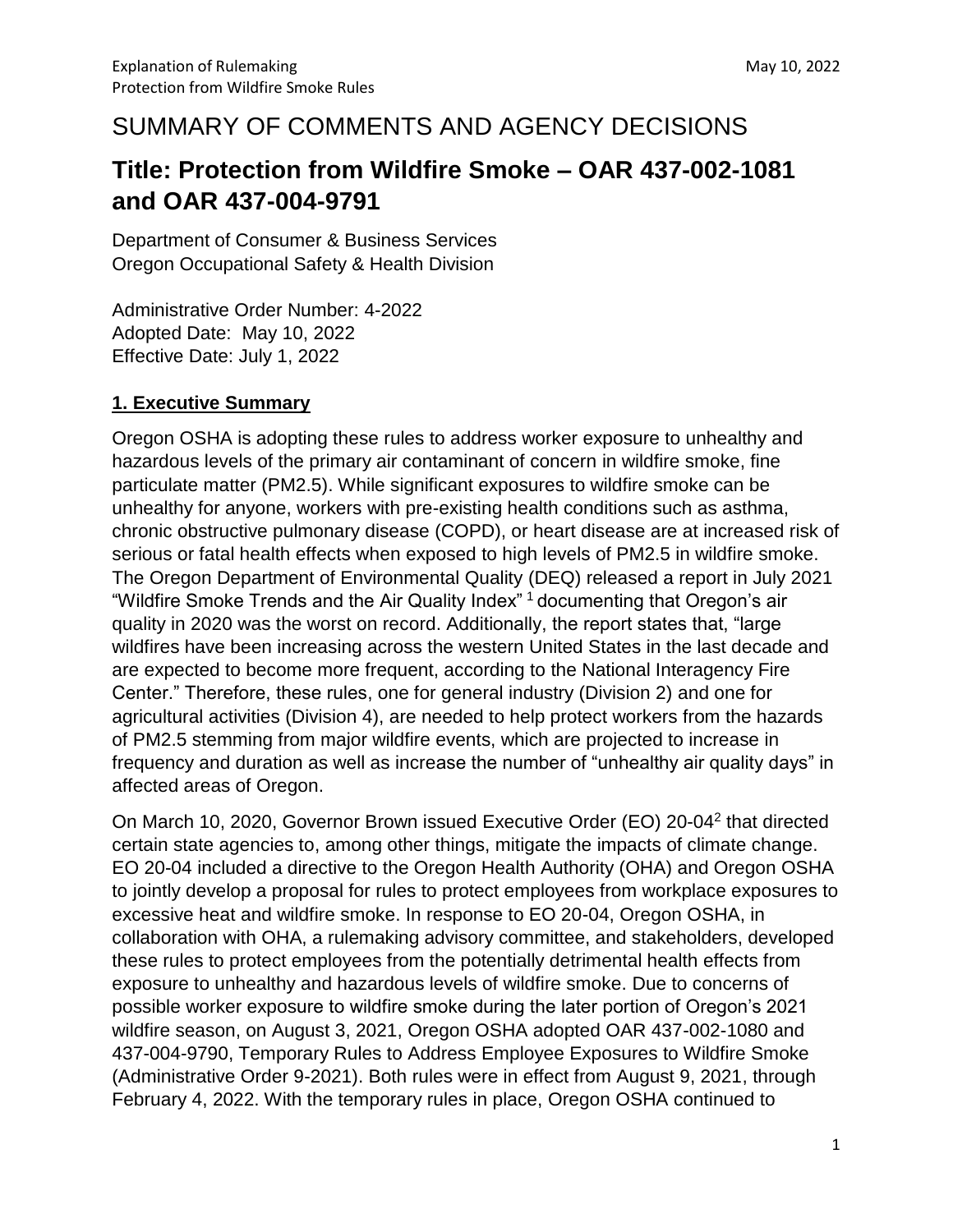develop the permanent rules to further provide employers with clear direction on how to protect their workers from unhealthy wildfire emissions during work activities, including how to provide appropriate respiratory protection.

These rules apply to all workers in Oregon covered under the Oregon Safe Employment Act (OSEA). OAR 437-004-9791 applies to employers covered under Division 4 (Agriculture), while OAR 437-002-1081 applies to work activities covered under Division 2 (General Industry). As worker exposure to hazardous air quality conditions from wildfire emissions is not limited to a specific industry, work activities covered under Division 3 (Construction) and Division 7 (Forest Activities) would also be required to comply with OAR 437-002-1081, per additional applicability requirements under OAR 437-003-0005 and OAR 437-007-0004, respectively.

# **2. Application of Statutory Requirements**

This rulemaking falls within Oregon OSHA's statutory authority, and Oregon OSHA has fulfilled all its related obligations under the OSEA and the Administrative Procedures Act.

## **Summary of Oregon OSHA's Statutory Authority and Obligations under the OSEA:**

The purpose of the OSEA and of all rules adopted under that law is found in ORS 654.003, which describes the law's general purpose as

*… to assure as far as possible safe and healthful working conditions for every working person in Oregon, to preserve our human resources and to reduce the substantial burden, in terms of lost production, wage loss, medical expenses, disability compensation payments and human suffering, that is created by occupational injury and disease.* 

In discussing that purpose, ORS 654.003(3) states that one of the Legislative Assembly's intents is to "Authorize the Director of the Department of Consumer and Business Services and the designees of the director to set reasonable, mandatory, occupational safety and health standards for all employments and places of employment."<sup>3</sup>

This general statement about rulemaking is further amplified by ORS 654.035(1), which indicates that the director may

*(a) Declare and prescribe what devices, safeguards or other means of protection and what methods, processes or work practices are well adapted to render every employment and place of employment safe and healthful.* 

(*b) Fix reasonable standards and prescribe and enforce reasonable orders for the adoption, installation, use and maintenance of devices, safeguards and other means of protection, and of methods, processes and work practices, including, but not limited to, work practices qualifications for equipment, materials and*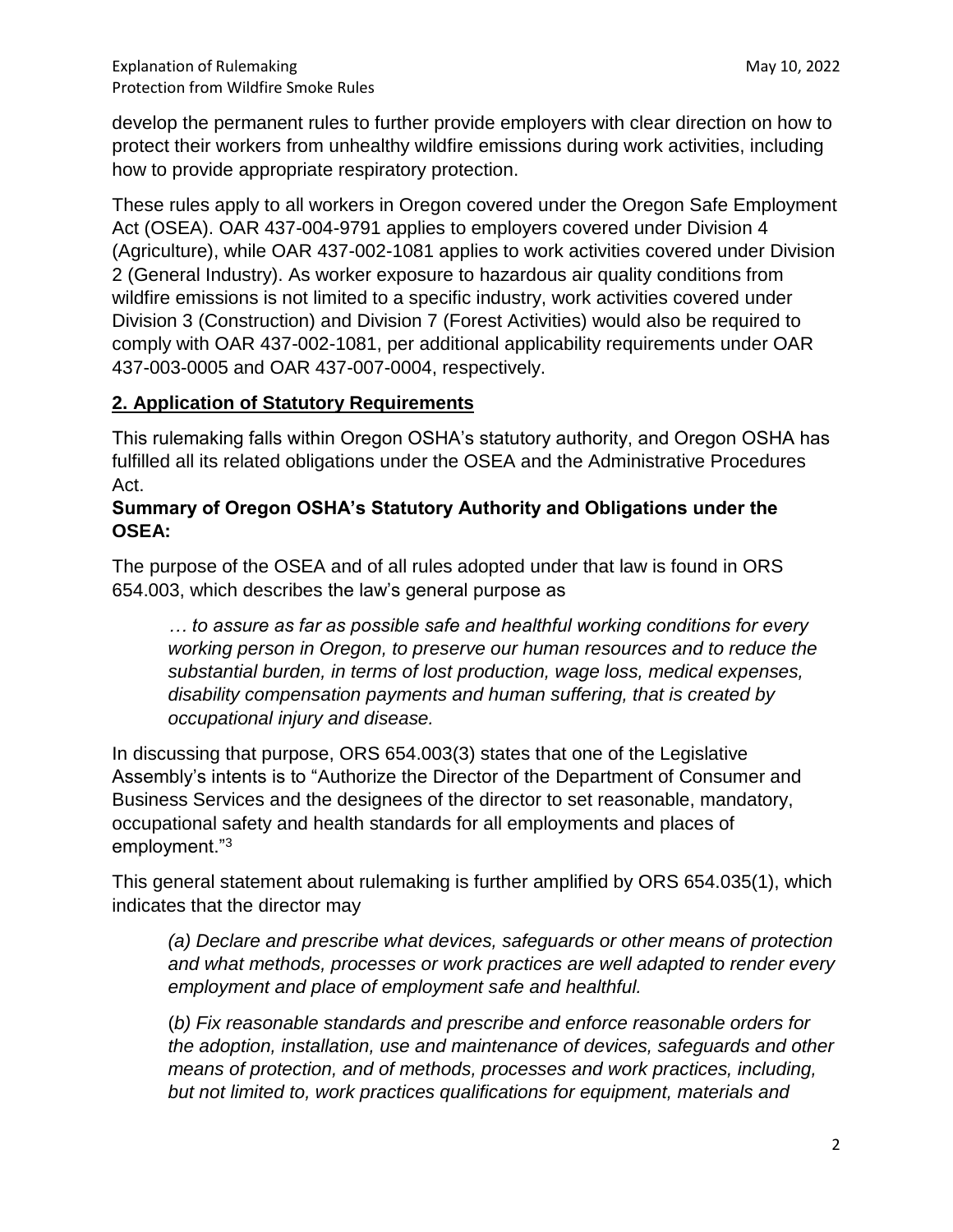*activities requiring special competence, to be as nearly uniform as possible, as may be necessary to carry out all laws relative to the protection of the life, safety and health of employees.*

*(c) Fix and order reasonable standards for the construction, repair and maintenance of places of employment and equipment that will render them safe and healthful.*

*(d) ….*

*(e) Require the performance of any other act that the protection of the life, safety and health of employees in employments and places of employment may demand.*

The current rule explicitly addresses "safe and healthful working conditions" in Oregon, and it represents Oregon OSHA's determination of appropriate "safeguards or other means of protection…well adapted to render…safe and healthful" the affected workplaces.

The OSEA also provides for consultation with stakeholder advisers to assist "in establishing standards of safety and health," indicating that Oregon OSHA "may adopt and incorporate in its regulations, rules and standards such safety and health recommendations as it may receive from such advisers."<sup>4</sup>

# **3. Summary of Oregon Administrative Procedures Act (APA) Requirements:**

The rulemaking provisions of the Oregon Administrative Procedures Act<sup>5</sup> include a number of provisions related to public notice and comment periods, explaining the circumstances where the agency can take immediate action or where the agency can dispense with the need for public hearings. In relation to the current rulemaking, those latter exceptions to public hearing requirements do not apply and the agency has not suggested otherwise.

The law both encourages and, in some respects, requires that affected stakeholders be involved in the development of proposed rules<sup> $6$ </sup> – the current proposal is the product of an almost year-long process of discussion with stakeholders to explore the issues involved. The law requires that notice be given when a proposal is made<sup>7</sup> and Oregon OSHA gave such notice.<sup>8</sup> The law requires that a set of specific elements be included in the notice<sup>9</sup> particularly in relation to the anticipated fiscal impact of the proposal.<sup>10</sup> The law does not require a discussion of the merits of the rule – beyond the initial Statement of Need filed with the original proposal – nor does it require a written response to the public comments provided in writing or in public testimony. Finally, the law does not require an evidentiary record nor a written explanation of the decision made.<sup>11</sup> However, as has been its practice in the past, Oregon OSHA has provided such an explanation and discussion of the available evidence in the form of this document.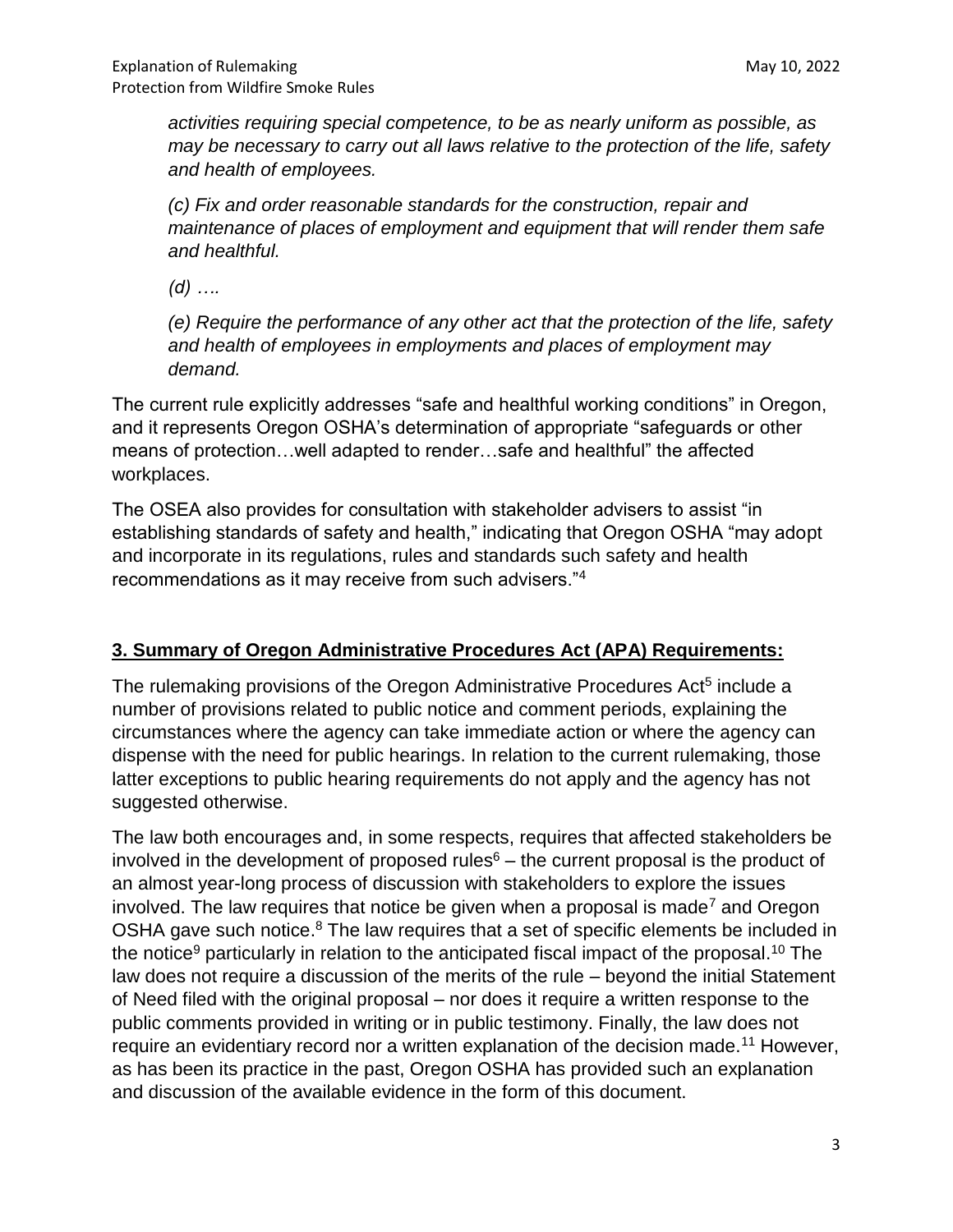The law does include a policy statement that state agencies shall seek to retain and promote the unique identity of Oregon by considering local conditions when adopting rules, while at the same time promoting a policy "that agencies attempt to adopt rules that correspond with equivalent federal laws and rules."<sup>12</sup> As this document's discussion of the rule as adopted reflects, the present rulemaking provides exactly the sort of balance between deference to federal requirements and consideration of "local or special conditions" envisioned by the statute. As noted above, there is no federal law that protects employees from exposure to excessive heat.

Finally, the law prescribes the manner in which notice of the rulemaking decision will be made,<sup>13</sup> and Oregon OSHA has complied with those requirements as part of the rule adoption filing.

# **4. History of the Current Rulemaking**

Shortly after EO 20-04 was issued, Governor Kate Brown issued a State of Emergency in Oregon related to the global COVID-19 pandemic. The pandemic delayed the start of the rulemaking activity until March 2021. Oregon OSHA convened nine virtual rules advisory committee (RAC) meetings. The RAC for Wildfire Smoke included more than 100 stakeholders representing labor and business interests in addition to representatives from OHA. Over the course of several months, Oregon OSHA shared multiple rule drafts and conducted a fiscal impact survey to assess the estimated financial impact of the proposed rules. Throughout this process, including the fiscal impact analysis, Oregon OSHA sought and solicited feedback from RAC members. In addition, Oregon OSHA hosted four virtual listening sessions, with Spanish translators, in May and September 2021, which provided additional opportunities for stakeholders to share their experiences about the hazards and challenges posed by wildfire smoke as it relates to workplace exposures, including the impact of the temporary wildfire smoke rules.

In January 2022, Oregon OSHA proposed permanent rules to replace its temporary wildfire smoke rules. Oregon OSHA held three virtual hearings (including one in Spanish) in March 2022 to solicit public comment on the proposed rules. Additionally, stakeholders were provided the ability to submit public comments by mail, email, or by recorded voicemail message. The public comment period for these rulemakings closed on March 18, 2022.

Oregon OSHA's public comment record includes a number of "form letters" and other template communiques of various types. In evaluating the proposed rules, Oregon OSHA considered all public comments and have evaluated potential costs, and has determined that while the costs of complying with the rules will likely increase certain costs for many employers, those projected costs assessed in Oregon OSHA's fiscal impact analysis and provided by the RAC were determined to be manageable. In considering the record in its totality, and having evaluated the arguments made by all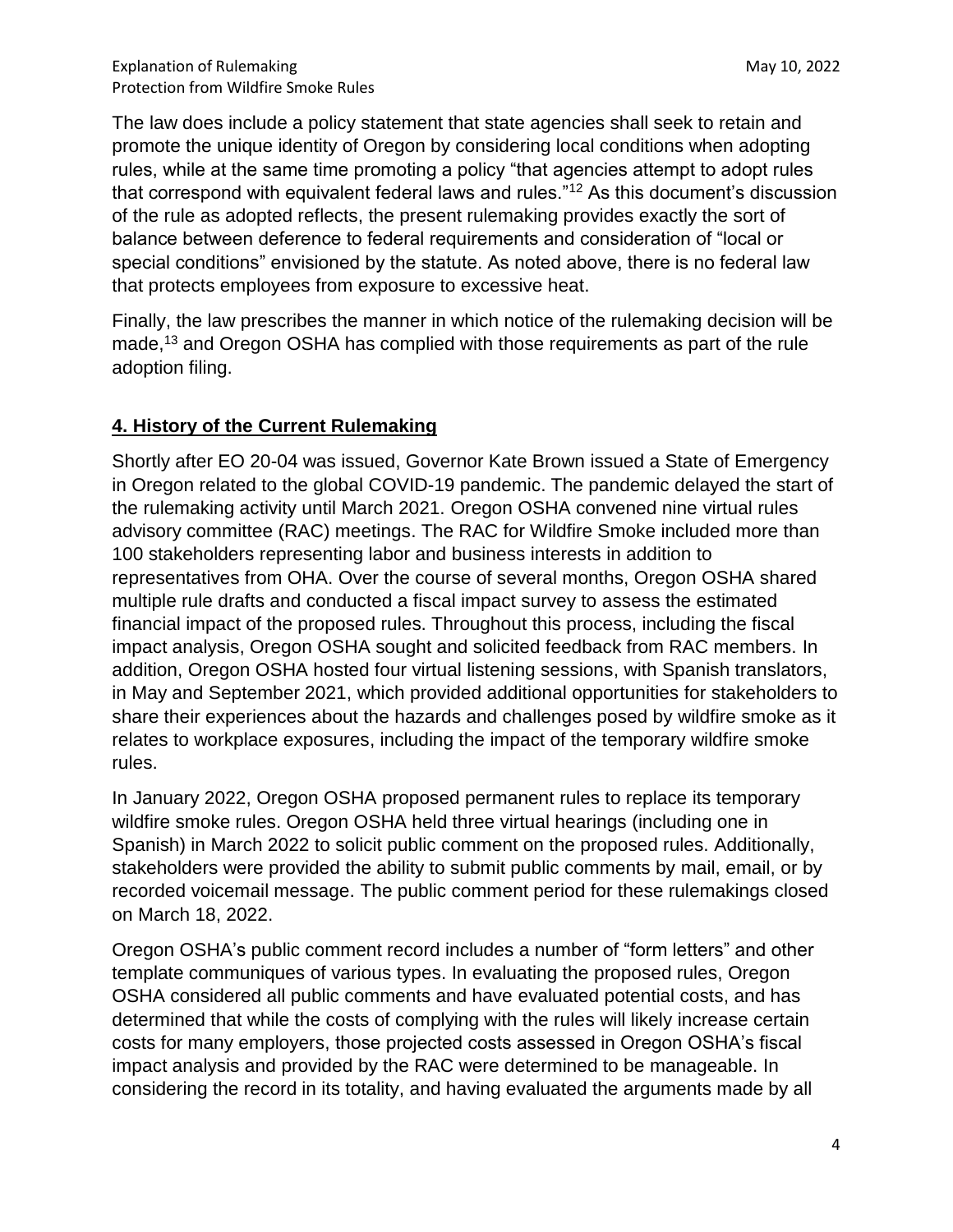the commenters in the extensive rulemaking record, Oregon OSHA is ultimately persuaded that the rules are both reasonable and practical. The scope of the rulemaking decisions being made by Oregon OSHA in these instances is limited in at least three important ways:

- Oregon OSHA's expertise and rulemaking authority is limited by its worker protection mission – the Oregon Safe Employment Act provides a broad, but not unlimited, mandate;
- Oregon OSHA's rulemaking authority is limited by its specific ability to regulate safe and healthy work practices – not to prohibit certain types of work; and
- Oregon OSHA's decision on the present rules are limited by the public notice requirements of the Administrative Procedures Act, which restricts an agency's ability to adopt additional rule requirements which do not fall within the general notice parameters of either rule as it was originally proposed, including the fiscal analysis.

Oregon OSHA endeavors to make its decisions with as complete an understanding of the available information, including research, related to the subjects at hand. Oregon OSHA does recognize that science itself will generally not dictate the need for policy decisions, and the answers to certain questions may at times be either unclear or unavailable. Nonetheless, policy decisions should be informed by the available science and made in a manner that reflects an understanding of the science involved. The present rulemakings are firmly rooted in such an understanding of the relevant science as it relates to workers' safety and health.

# **5. Description of Changes to the Proposed Rules as Adopted**

The adopted rules apply to all workers in Oregon covered under the Oregon Safe Employment Act (OSEAct). OAR 437-004-9791 applies to employers covered under Division 4 (Agriculture), while OAR 437-002-1081 applies to work activities covered under Division 2 (General Industry). As worker exposure to hazardous wildfire emissions is not limited to a specific industry, work activities covered under Division 3 (Construction) and Division 7 (Forest Activities) would also be required to comply with OAR 437-002-1081, per additional applicability requirements under OAR 437-003-0005 and OAR 437-007-0004, respectively.

OAR 437-002-1081 and OAR 437-004-9791 (Protection from Wildfire Smoke), are adopted and consistent with the rules as proposed in its overall approach and with regard to most specific elements, which are summarized below:

- Like the proposed rules, section (1), scope and application, is unchanged.
- Like the proposed rules, subsection (1)(a), full exemptions, is largely unchanged.
- Like the proposed rules, subsection (1)(b), partial exemptions, is largely unchanged.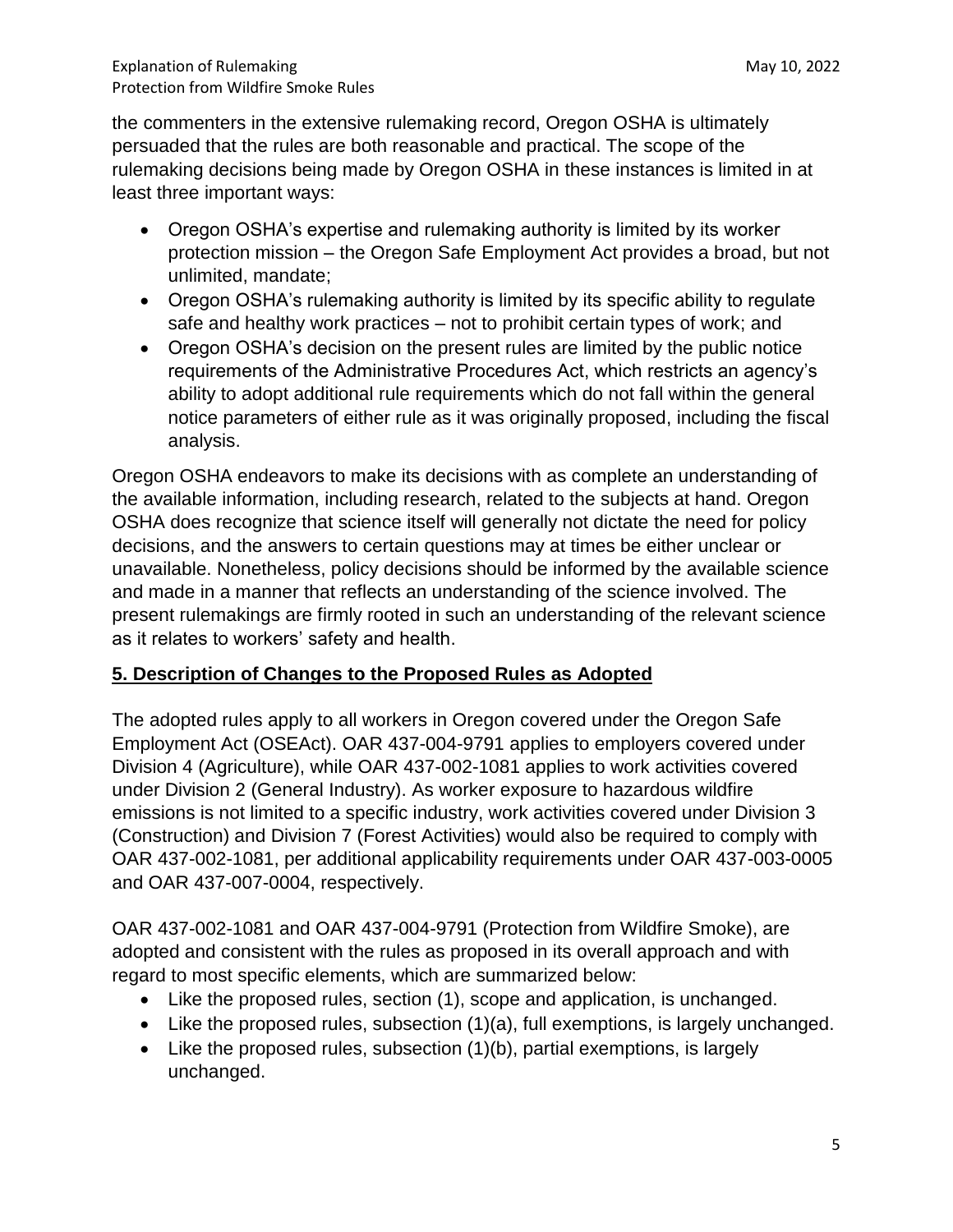- Like the proposed rules, section (2), definitions, is largely unchanged. However, the definitions of "feasibility" and "greater hazard" to define employer responsibilities to implement communication and exposure control requirements were removed. The requirements containing these terms were changed with more clarifying language.
- Like the proposed rules, section (3), exposure assessment, is largely unchanged. However, language was added to better clarify when monitoring is needed and its purpose.
- Like the proposed rules, section (4), information and training, is largely unchanged. However, language was added to clarify who must receive training. Also, the note indicating that Oregon OSHA makes available online wildfire smoke training was removed. However, the agency will continue to make such online training available in English and Spanish.
- Like the proposed rules, section (5), training documentation, is largely unchanged. However, language was added to clarify whose training must be documented, along with a note that clarifies that the documentation may be maintained in an electronic database provided that the required information is retained in the database. Language was also added limiting the retention of the documentation to one year.
- Like the proposed rules, section (6), employer two-way communication, is largely unchanged. However, language was added to better clarify the type of information to communicate. A note was also added that explains that the employer's emergency medical plan or medical services provisions to comply with OAR 437-002-0161(4), 29 CFR 1926.50, OAR 437-007-0220, or OAR 437- 004-1305(4) must address the types of medical situations that employees could encounter, including those conditions relating to wildfire smoke exposure.
- Like the proposed rules, section (7), exposure controls, is largely unchanged. However, the following changes were made for clarification:
	- $\circ$  Subsection (7)(a), engineering and administrative controls, the word "feasible," as was defined in section (2), definitions, and removed in the adopted rules, was replaced with language of when such control methods would not be required.
	- $\circ$  Subsection (7)(b), voluntary use of filtering facepiece respirators, the words "greater hazard," as was defined in section (2), definitions, and removed in the adopted rules, were replaced with language to clarify when not to wear filtering facepiece respirators due to how its use would expose the wearer to a substantially more serious injury or illness than the potential acute health effects of wildfire smoke exposure. Notes were added to each standard that indicates the voluntary use of NIOSHapproved filtering facepiece respirators is not subject to the requirements under the applicable Respiratory Protection Standard – 29 CFR 1910.134 or OAR 437-004-1041. A note was added recommending that employer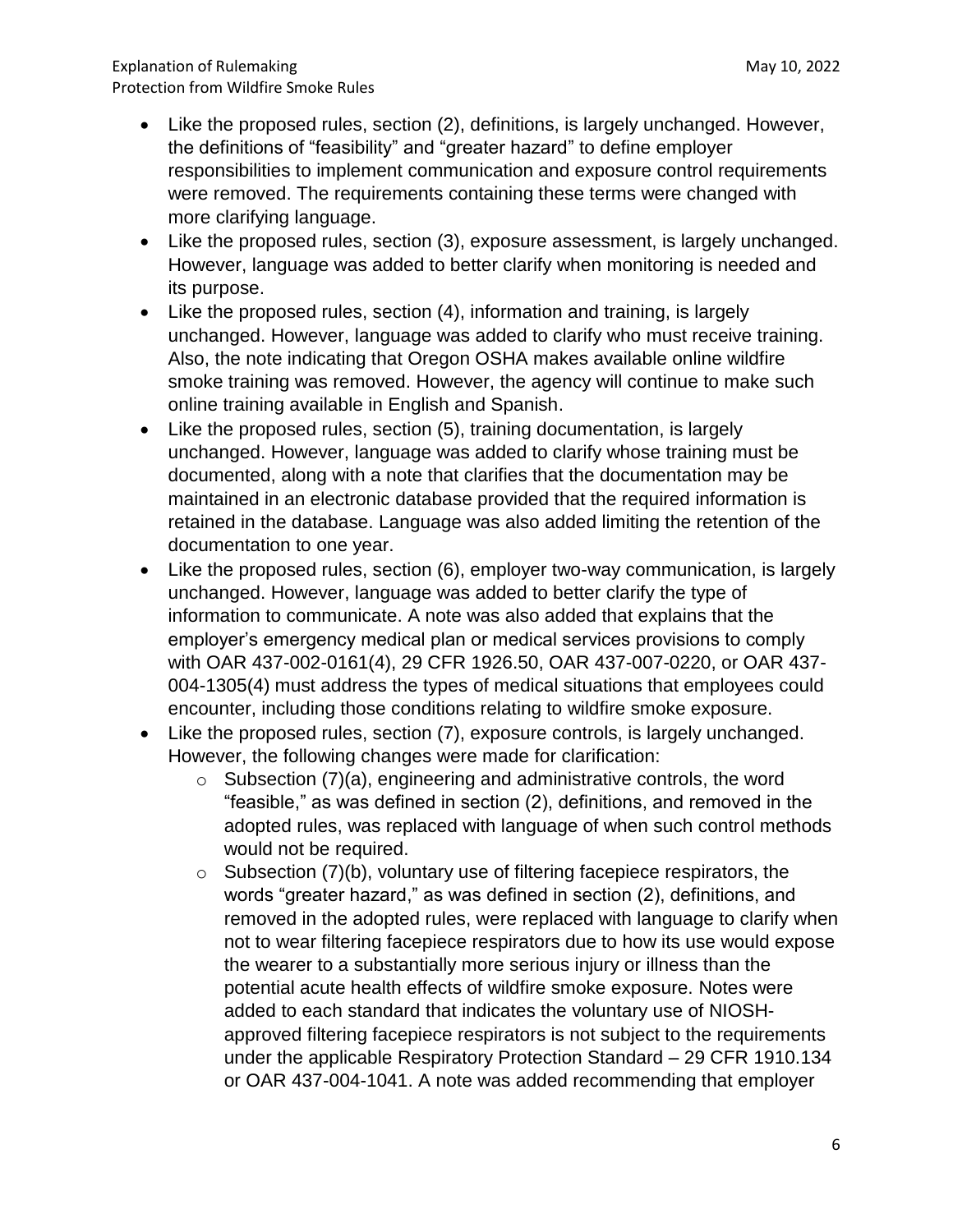supplies of NIOSH-approved filtering facepiece respirators for voluntary use should include an adequate size selection for exposed employees.

- $\circ$  Subsection (7)(c), required use of filtering facepiece respirators in accordance with a Wildfire Smoke Respiratory Protection Program, the words "greater hazard," as was defined in section (2), definitions, and removed in the adopted rules, was replaced with language to clarify when not to wear filtering facepiece respirators due to how its use would expose the wearer to a substantially more serious injury or illness than the potential acute health effects of wildfire smoke exposure. Reference to the Division 4 Respiratory Protection Standard, OAR 437-004-1041, was added to the 437-004-9791 standard.
- $\circ$  Subsection (7)(d), required use of respirators in accordance with the Respiratory Protection Standard – 29 CFR 1910.134, or OAR 437-004- 1041 for employers covered under Division 4, the words "greater hazard," as was defined in section (2), definitions, and removed in the adopted rules, was replaced with language to clarify when not to wear filtering facepiece respirators due to how its use would expose the wearer to a substantially more serious injury or illness than the potential acute health effects of wildfire smoke exposure. Reference to the Division 4 Respiratory Protection Standard, OAR 437-004-1041, was added to the OAR 437-004-9791 standard.
- Like the proposed rules, Appendix A, Mandatory Workplace Guidance for the use of filtering facepiece respirators to address wildfire smoke, is largely unchanged. However, the note that allowed KN95 masks to be used to substitute for NIOSHapproved filtering facepiece respirators for exposures under 500.4 µg/m<sup>3</sup> (AQI 500) when such respirators are unavailable, was removed. Reference to the Division 4 Respiratory Protection Standard, OAR 437-004-1041, was added to the OAR 437-004-9791 standard. A note was added recommending that employer supplies of NIOSH-approved filtering facepiece respirators for required use under this standard, should include an adequate size selection for exposed employees.
- Like the proposed rules, Appendix B, Information for Wildfire Smoke Protection, is largely unchanged. However, a note was added to explain the applicability of the EPA AQI, and a reference to the Division 4, Respiratory Protection Standard, OAR 437-004-1041, was added to the OAR 437-004-9791 standard.

# **6. Summary of Comments and Agency Decisions**

Oregon OSHA received approximately 286 comments on the proposed wildfire smoke rules. Approximately 120 comments are opposed to the rules in some form, while approximately 160 comments are generally in support of the rules in some form with some modifications. However, the rule adoption process is not a tally of comments in favor vs. opposed, but rather about the merits of the comments.

# **6.1 Section (1), scope and application**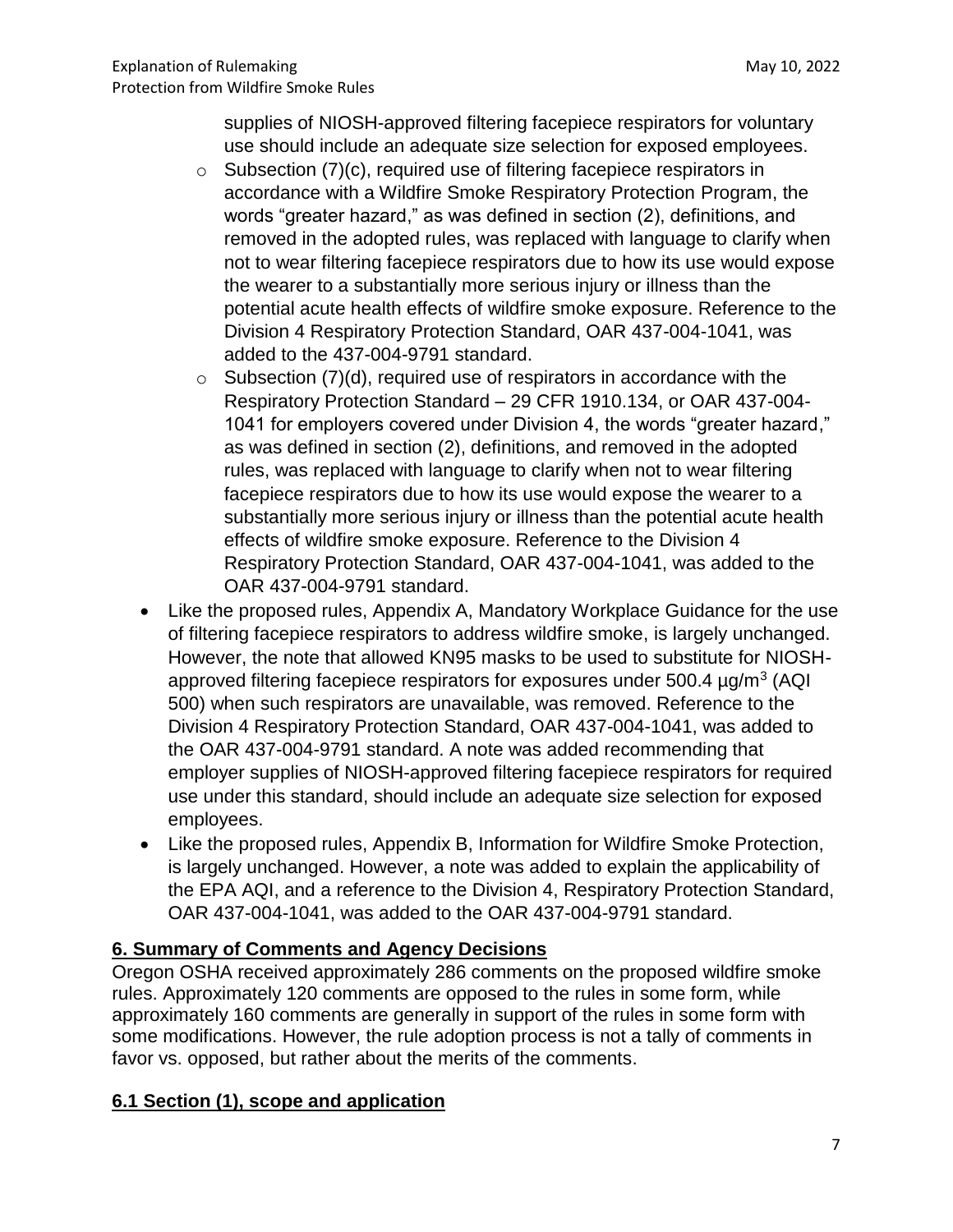#### **Some comments received suggested that wildfire smoke is an environmental hazard and not an occupational hazard, and as such, Oregon OSHA does not have the regulatory authority to regulate employee exposures to wildfire smoke.**

Hazards need not be human or workplace-caused in origin to be covered by OSEA. Environmental hazards are addressed in a number of Oregon OSHA rules including, but not limited to, wind speed affecting the safe operation of cranes and danger trees associated with forest activities. While wildfire smoke is typically generated from the burning of trees and other ignitable foliage, its primary toxicant of concern, PM2.5, is a well-established human health hazard. Other toxicants which can be contained in wildfire smoke are not addressed in these standards. Smoke emissions from large scale wildfire events can significantly impact exposed workers. PM2.5 is an occupational hazard to exposed workers, whether it is antropogenic or environmental (e.g. via lightning strikes) in cause or origin. Therefore, PM2.5 exposures in the workplace is a hazard that can be addressed by Oregon OSHA under the authority provided by the OSEA.

#### **Some comments received recommended expanding the scope of rules to either include ozone or smoke from controlled burns.**

The adopted rules are triggered when employees *are* or *will be* exposed to PM2.5 at 35.5  $\mu$ g/m<sup>3</sup> that primarily comes from wildfires. This standard does not address other air contaminants such as ozone, carbon monoxide, sulfur dioxide, or nitrogen dioxide. The adopted rules do not address PM2.5 from controlled burns.

#### **Some comments received recommended adding the anti-retaliation protections language of the Oregon Safe Employment Act.**

Since anti-retaliation protection of the OSEA is applicable to all Oregon OSHA workplace safety and health rules, the reference was not specifically included. Supplemental materials will include the information about anti-retaliation protections.

#### **Some comments received recommend providing employers the flexibility to implement their own wildfire smoke protections rather than prescribing a onesize-fits-all approach to the diverse businesses in Oregon.**

The adopted rules provide employers the minimum requirements to protect employees from exposures to PM2.5 wildfire smoke. The rules provide employers several means and methods to determine the air quality in their geographical area or specific work location, and the different exposure control measures to reduce exposures. Communication and training are key elements in many effective safety and health practices, and are necessary to help workers better understand the hazards they will be exposed to and how they can protect themselves.

## **Some comments recommended aligning Oregon OSHA's rules with Cal-OSHA wildfire smoke rule.**

The temporary rules and permanent rules used Cal-OSHA's Protection from Wildfire Smoke standard (5141.1) as the starting point, as recommended by stakeholders, to build consistency with neighboring states for employers and employees who also work in California. However, subsequent rule advisory committee meetings lead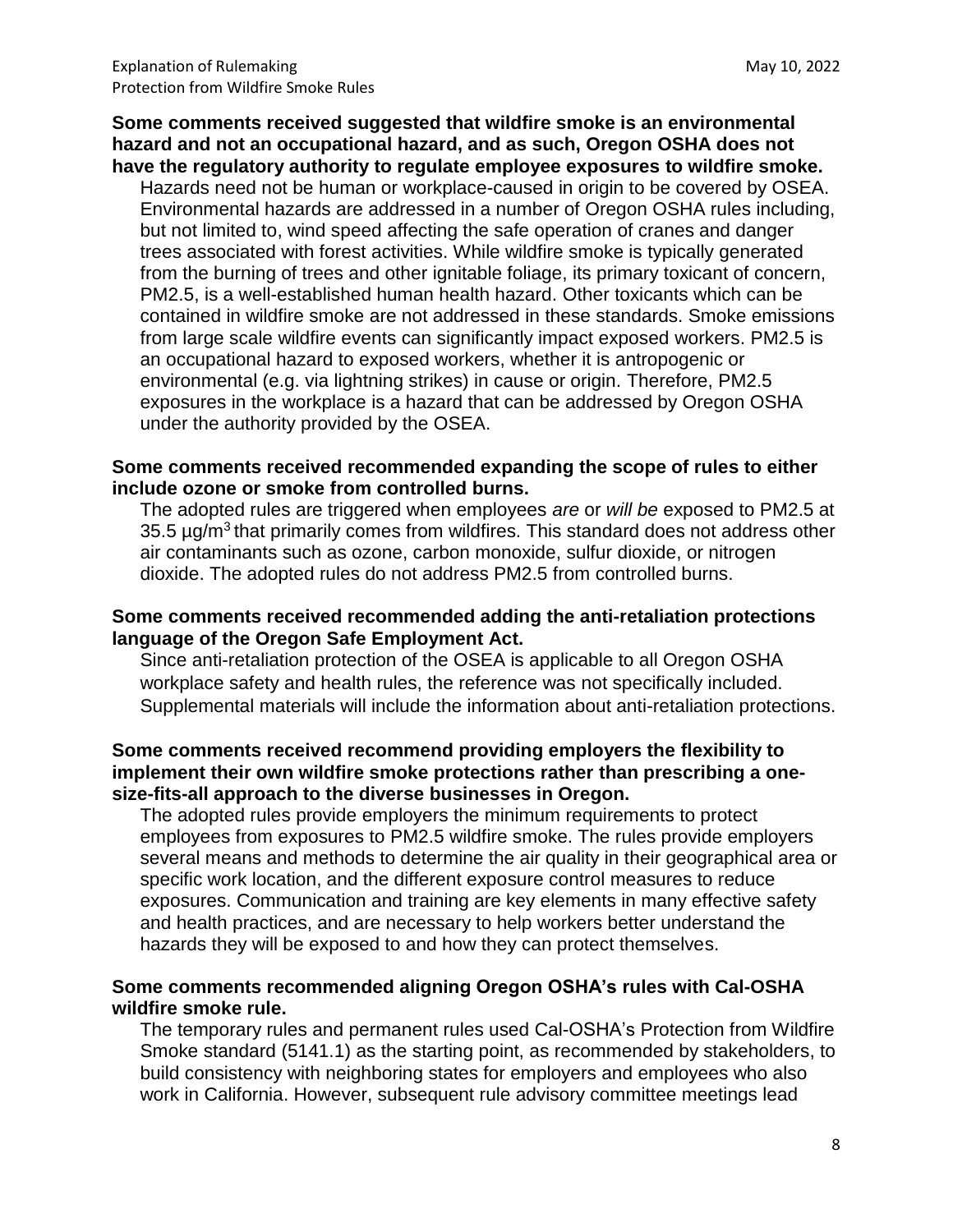Oregon OSHA to develop more protective rules for workers in Oregon, while keeping in place many of the same requirements and exemptions as California's rule. While the scope of California's rule specifies an AQI of 151 and above, the scopes of Oregon OSHA's adopted rules specifies an AQI of 101 and above. Both state's rules only address PM2.5, regardless of the AQI for other pollutants. Both state's rules also share similar full exemptions for enclosed building and vehicles with mechanical filtration; however, Oregon's full exemptions also specify employees working at home and employers who have predetermined not to expose employees to wildfire smoke levels at or above AQI 101. Oregon's rules only provide partial exemption for wildland firefighting, emergency operations and employee exposure of less than 15 minutes in an hour at or above AQI 101 for a total exposure of less than one hour in a single 24-hour period. These partial exemptions only require employers to provide NIOSH-approved filtering facepiece respirators for voluntary use at AQI 101 and above, and employee training. California's and Oregon's rules share many similar requirements such as establishing and implementing a communication system to provide employees information such as air quality, protective measures available, and encourages employees to inform the employer of worsening air quality and any adverse symptoms that may be the result of wildfire smoke exposure such as asthma attacks, difficulty breathing, and chest pain. The adopted rules also retain Cal-OSHA's rule requirement to provide employees information and training on protection from wildfire smoke. However, while Cal-OSHA's triggers exposure control measures such as engineering, administrative, and voluntary use of NIOSHapproved filtering facepiece respirators at AQI 151, Oregon OSHA's adopted rules triggers the same control measures at AQI 101. Also, while Cal-OSHA's rule requirement for mandatory use of NIOSH-approved respirators is triggered where the current AQI exceeds 500, Oregon OSHA's rules for mandatory use is triggered at AQI 251. Both state's rules require a full respiratory protection program when the current AQI exceeds 500. However, it is worth noting, that Cal-OSHA has indicated they are considering reducing their trigger for required respirator use to AQI 301.

## **Subsection (1)(a), scope and application (full exemptions):**

**Some comments recommended not including buildings with negative pressure since they draw in smoke, or add an acceptable indoor PM2.5 concentration range for air filtration system.**

The adopted rules include a full exemption for enclosed buildings and structures that does not specify a filtration performance requirement for the mechanical ventilation required, or excludes buildings with negative pressure. Doing so would effectively require all indoor workplaces to monitor indoor air quality and possibly implement engineering controls to maintain ambient air concentration levels for PM2.5 below 35.5  $\mu$ g/m<sup>3</sup> (AQI 101) to mitigate wildfire smoke episodes that are typically short duration. The exemption does not apply to building and structures where portable mechanical ventilation equipment are solely used to filter indoor air. Such portable air purifying equipped with HEPA filters would be considered an engineering control.

## **Subsection (1)(b), scope and application (partial exemptions):**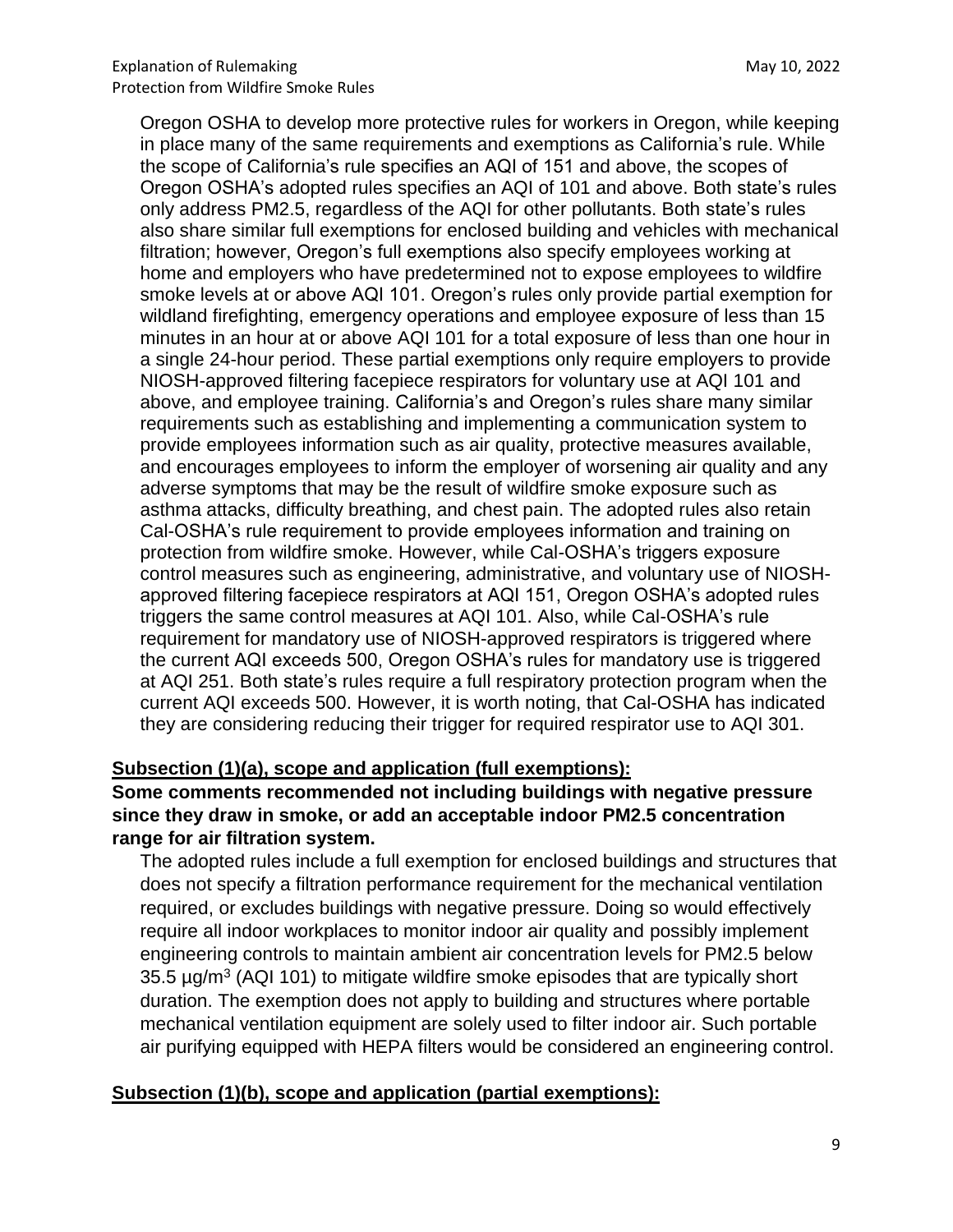# **Some comments received recommended including firefighting of cultivated land and rangeland in the exemption, or clarify that the intent between 1(b)(A) and 1(b)(B) is to cover all firefighting activities which may cross between rangeland, wildland, and cultivated lands.**

The partial exemption for wildland firefighting in the adopted rules does not include firefighting activities conducted solely on cultivated land. Firefighting activities of a fire that includes both wildland and cultivated land would be covered under the partial exemption. Unplanned rangeland fires would also be covered under the partial exemption.

# **A comment received recommended not limiting the partial exemption that allows intermittent exposures of less than 15 minutes in an hour for a total exposure of less than one hour in a single 24-hour period, but rather also allow a single hour of exposure within a 24-hour period to provide employers more flexibility without increasing risk factors for exposed employees.**

During the Rule Advisory Committee (RAC) meetings, the exemption for intermittent exposures was discussed that included concerns regarding the length of a single exposure when the exemption did not include an upper PM2.5 exposure level limit. Long exposures to high concentrations levels of PM2.5 can overwhelm respiratory clearance mechanisms. To address this concern, the less than one-hour exposure in a single 24-hour period was limited to less than 15 minutes in an hour to allow employees respiratory system to better recover. Increasing the 15-minute exposure time to a single 1-hour exposure would increase the potential for employees to experience negative health effects when there is no limit on the concentration of wildfire smoke. Establishing such a limit would effectively require all employers in the state (outdoor and indoor) to follow the entire standard, even during very short and often unpredictable periods of time. In addition, also factored into the decision not to include an upper PM2.5 limit was that the ability of an employer to eliminate or postpone every short-term duration task during higher PM2.5 concentration levels may not be functionally possible. For example, brief exposures walking between mechanically ventilated buildings, or walking to and from vehicles.

# **6.2 Section (2), definitions:**

## **A number of comments received recommended clarifying or removing the word feasible, or amending its definition to addresses financial feasibility.**

Oregon OSHA received comments expressing concern with the definition of "feasibility." Oregon OSHA already evaluates whether something is feasible on a case-by-case basis. In response, Oregon OSHA has removed the definition of "feasibility" and the word from the rules as it is unnecessary. Additional details were added to the circumstances that utilized the word "feasibility" to provide more clarifying details as to what is expected.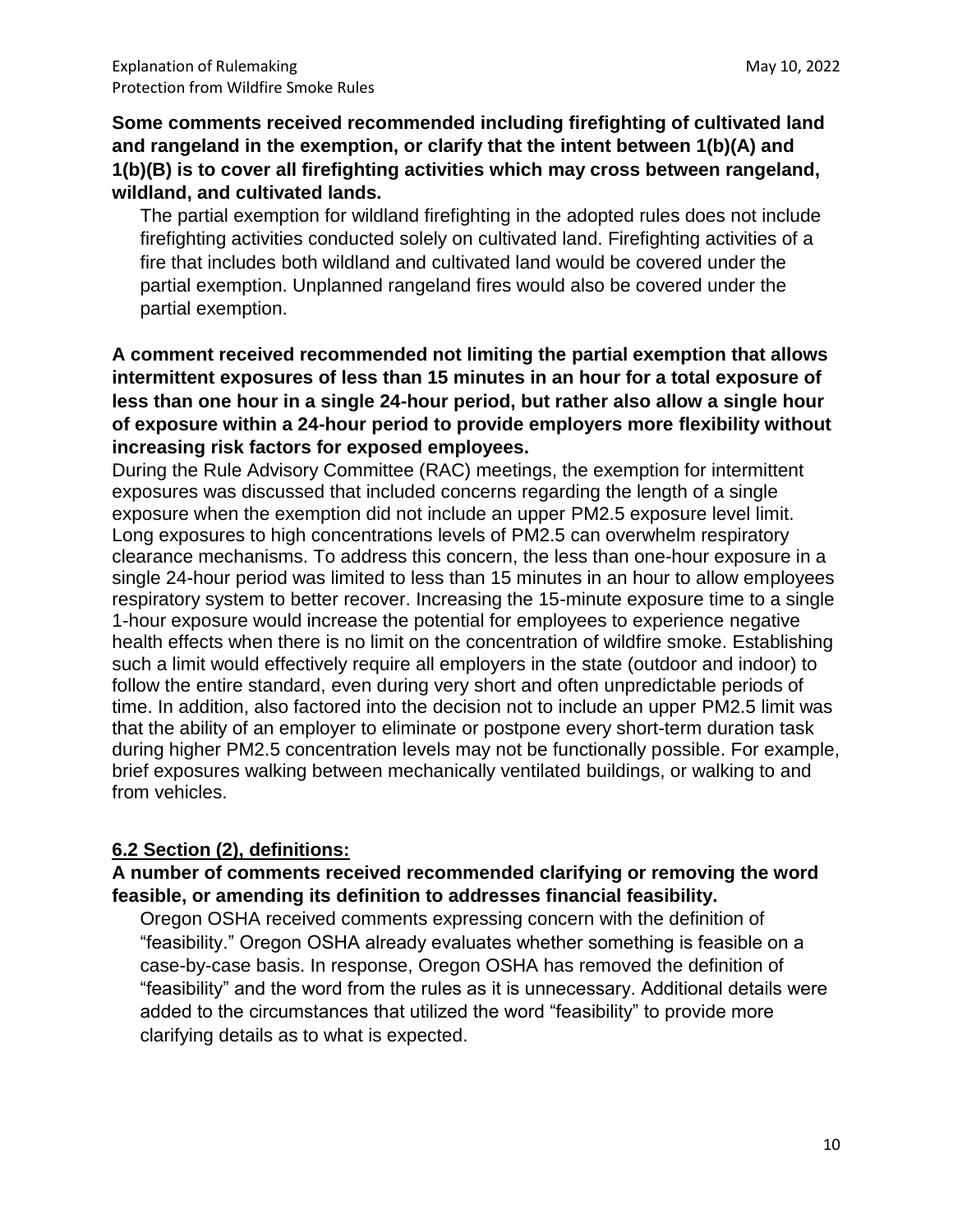**A comment received stated that the definition of PM2.5 in the context of the proposed rules are overbroad, and that requirements are triggered by an AQI of 101 for PM2.5 which includes wildfire smoke particulates. However, the definition of PM2.5 makes no mention of including wildfire smoke.**

The scope of the adopted rules clearly specifies that the PM2.5 being addressed is from wildfire smoke. Employers concerned with differentiating workplace smoke conditions between wildfire smoke verses non-wildfire smoke, can generally expect smoke conditions with an ambient air concentration level for PM2.5 at or above 35.5 µg/m<sup>3</sup> (AQI 101) during wildfire season is primarily from wildfires. According to the study "*Mortality associated with wildfire smoke exposure in Washington state, 2006– 2017: a case-crossover study*,"<sup>14</sup> wildfire smoke days were defined as all days with assigned monitor concentration above a PM2.5 value of 20.4 μg/m3 (approximately an AQI value of 69). Oregon OSHA's discussions with air quality experts with the Oregon Department of Environmental Quality (DEQ) indicated that Oregon and Washington have generally similar air quality conditions, and it is Oregon OSHA's and Oregon DEQ's perspective that during wildfire season, air quality levels that trigger the lowest requirement in the standard (at or above AQI 101 for PM2.5), will be comprised of PM2.5 primarily from wildfire smoke.

#### **6.3 Section (3), exposure assessment:**

**A comment was received that indicated that monitoring exposure at the start of each shift and as needed does not work for many businesses that do not have typical shifts, such as on call emergency service and repair employees, or when employees are deployed from home. They also indicated that "as needed" is so vague as to be useless as a reasonable effort defense.**

Employers with employees on call who would likely be exposed to wildfire smoke would need to notify employees of the air quality at their work location that would necessitate an increase or decrease in the level of exposure controls

## **A couple of comments received indicated that the types of monitoring systems listed in the proposed rules will not provide the kind of accurate data employers will need in order to make appropriate decisions on needed work-related communications, or actions required by the proposed OR-OSHA rules.**

As the adopted rules note, occupational wildfire smoke exposures can occur in particularly dynamic situations. The rules address these concerns by allowing employers to use direct monitoring devices or use the 5-3-1 Visibility Index to determine the actual or estimated PM2.5 ambiant air concentration or AQI value to communicate the appropriate exposure controls instead of relying on AQI measuring station data or a direct monitoring device. The four monitoring options provide for flexibility for the various work environments that both employers and employees can face. The 5-3-1 Visibility Index<sup>15</sup> is a recognized estimation tool when other methods of air quality monitoring are not available or reliable for the conditions at a given location.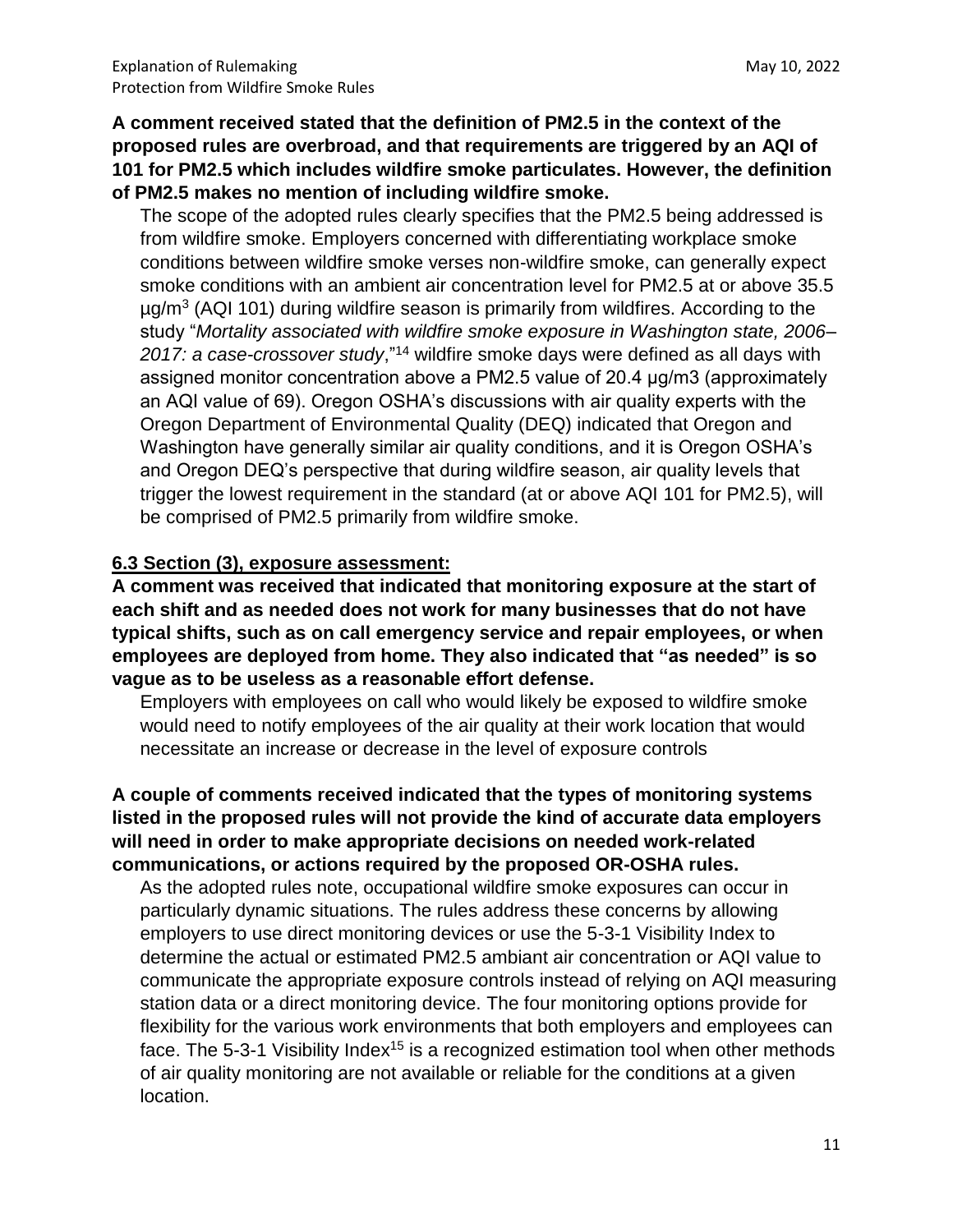**A comment received indicated that the proposed rules require employers to monitor exposure to wildfire smoke, but uses the AQI metric for PM2.5 as the trigger for various requirements. Employers have no means of determining if wildfire smoke particulates are present in the PM2.5 AQI at a given worksite.**

As stated in response to the second comment above under 6.2 Section (2), definitions, employers concerned with differentiating workplace smoke conditions between wildfire smoke verses non-wildfire smoke, can generally expect smoke conditions with an ambient air concentration level for PM2.5 at or above 35.5  $\mu q/m^3$ (AQI 101) during wildfire season is primarily from wildfires.

## **A comment received recommended that rules should not utilize a metric for triggering regulatory requirements, literally on a minute-by-minute basis, when the creator of that metric has indicated that it is not valid even on an hourly basis.**

The adopted rules clarify that the current *average* and forecasted AQI value for PM2.5 is to be checked. An explanatory note was added to Appendix B, Information for Wildfire Smoke Protection, Table 1: "*The AQI, as used in this standard, is a recognized proxy to identify worker exposure to PM2.5 for which traditional occupational exposure limits have not been established. The EPA AQI risk category labels were specifically developed to advise the public of the community health risk levels associated for air quality conditions in a general population setting. The AQI calculation allows for a measurement that is easily accessible to both employers and employees."*

## **6.4 Section (4), information and training:**

**A comment was received to change the information and training to reflect the same training requirements found in the proposed Heat Illness Prevention rules.**

The adopted rules were changed to clarify who must receive training.

**A comment received recommended that Oregon OSHA should develop wildfire smoke training material and make it available at no charge (with certification) online, and that employees should be required to view as often as the rules mandate, on their own time. If the state only provides the training in English and Spanish, then private employers should not be required to supply this training in any other languages.**

Once available, Oregon OSHA will provide a free Wildfire Smoke Online Course in English and Spanish and free materials employers can use for training elements under subsections (4)(a) through (4)(e), similar to the training course provided for the 2021 temporary rules, to augment in-house employer training. However, employers must still provide workplace-specific information and (4)(f) through (4)(j). The Oregon OSHA online training provides a Certificate of Completion that is emailed to the attendee's designated email address if they go through the registration process. As with all training required by Oregon OSHA's workplace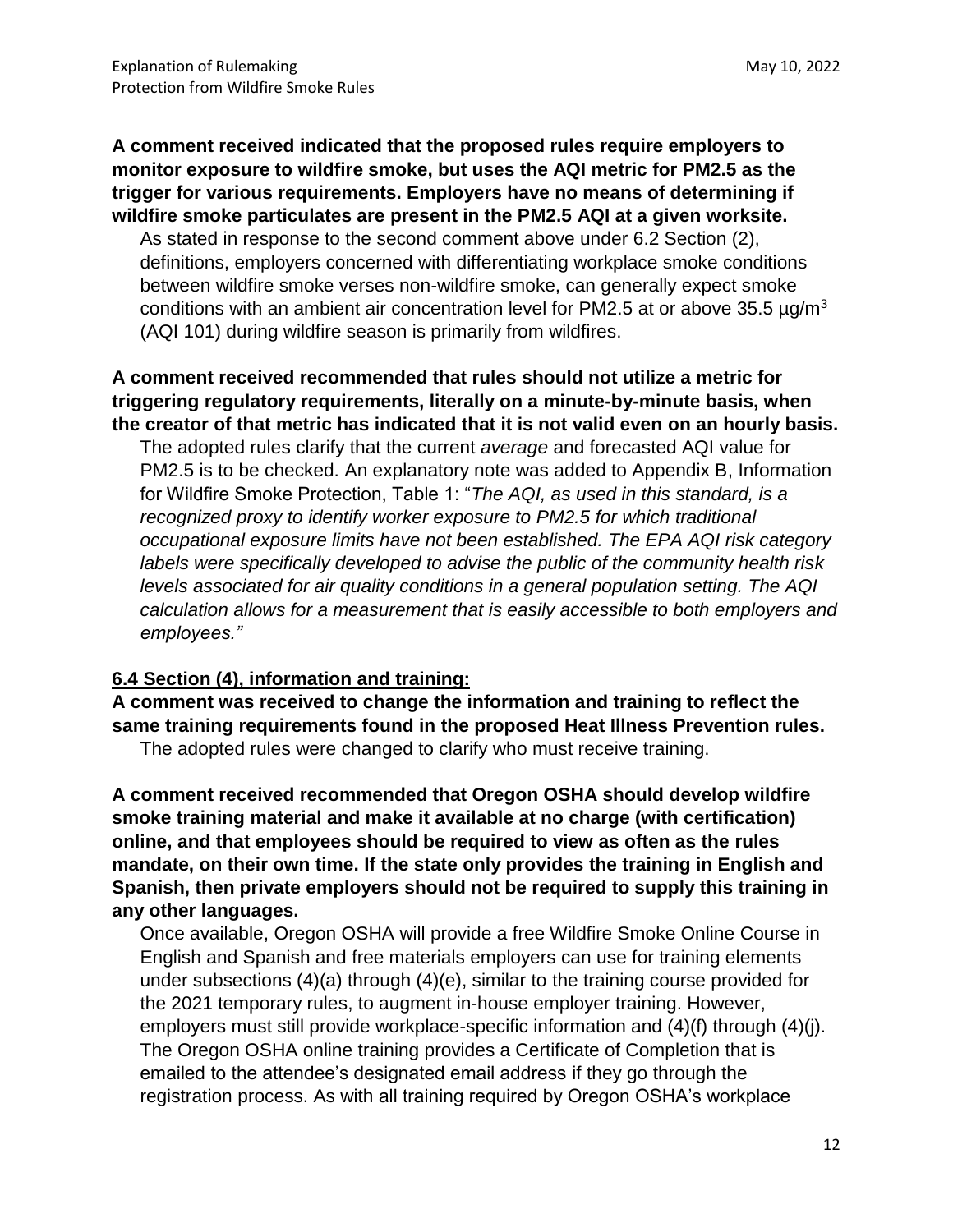safety and health rules, employees must be compensated for their time, following applicable Oregon Bureau of Labor & Industries (BOLI) Wage and Hours laws.

# **A comment received suggested that the rules could be further strengthened by including provisions for workers with documented underlying conditions. For these workers, no exposure above 101 would be acceptable. This would be consistent with the concept of "reasonable accommodation" for workers with certain documented disabilities.**

The adopted rules do not require employers to request employee medical information of underlying conditions that could be exacerbated by wildfire smoke exposure. If an employer has documentation of an employee with a disability, they would still need to comply with any applicable and reasonable accommodation requirement under the Americans with Disabilities Act (ADA). An employee with a pre-existing illness covered under ADA should discuss reasonable accommodations with their employer, or if not covered under ADA, discuss appropriate measures to prevent a significant aggravation of the pre-existing illness that would result in a work-related illness per OAR 437-001-0700(6). The adopted rules do require that filtering facepiece respirators are to be provided when the ambient air concentration for PM2.5 is at or above 35.5  $\mu$ g/m<sup>3</sup> (AQI 101), and coupled with training requirements to inform employees of the health risks associated with exposure to wildfire smoke, employees would have the elements necessary to protect themselves from wildfire smoke when they have underlying conditions.

## **6.5 Section (5), training documentation:**

## **A comment received requested that training be documented for individuals via a web-based training platform.**

The adopted rules allow employers to maintain training documentation in an electronic database provided that the required information in section (5) of this standard is retained in the database.

## **6.6 Section (6), employer two-way communication:**

# **A number of comments received recommended adding a rule that requires a written emergency medical plan or a smoke illness prevention plan for wildfire smoke exposures.**

The adopted rules do not include a requirement for a written emergency medical plan. However, a note was added to the adopted rules to clarify that medical plan or medical services provisions to comply with OAR 437-002-0161(4), 29 CFR 1926.50, OAR 437-007-0220, or OAR 437-004-1305(4) must address the types of medical situations that employees could encounter, including those conditions relating to wildfire smoke exposure. Requiring additional medical plan elements was not within the fiscal analysis completed at time of proposal, and therefore, can not be adopted without reproposing the rules which will not provide protections for employees before the 2022 wildfire season.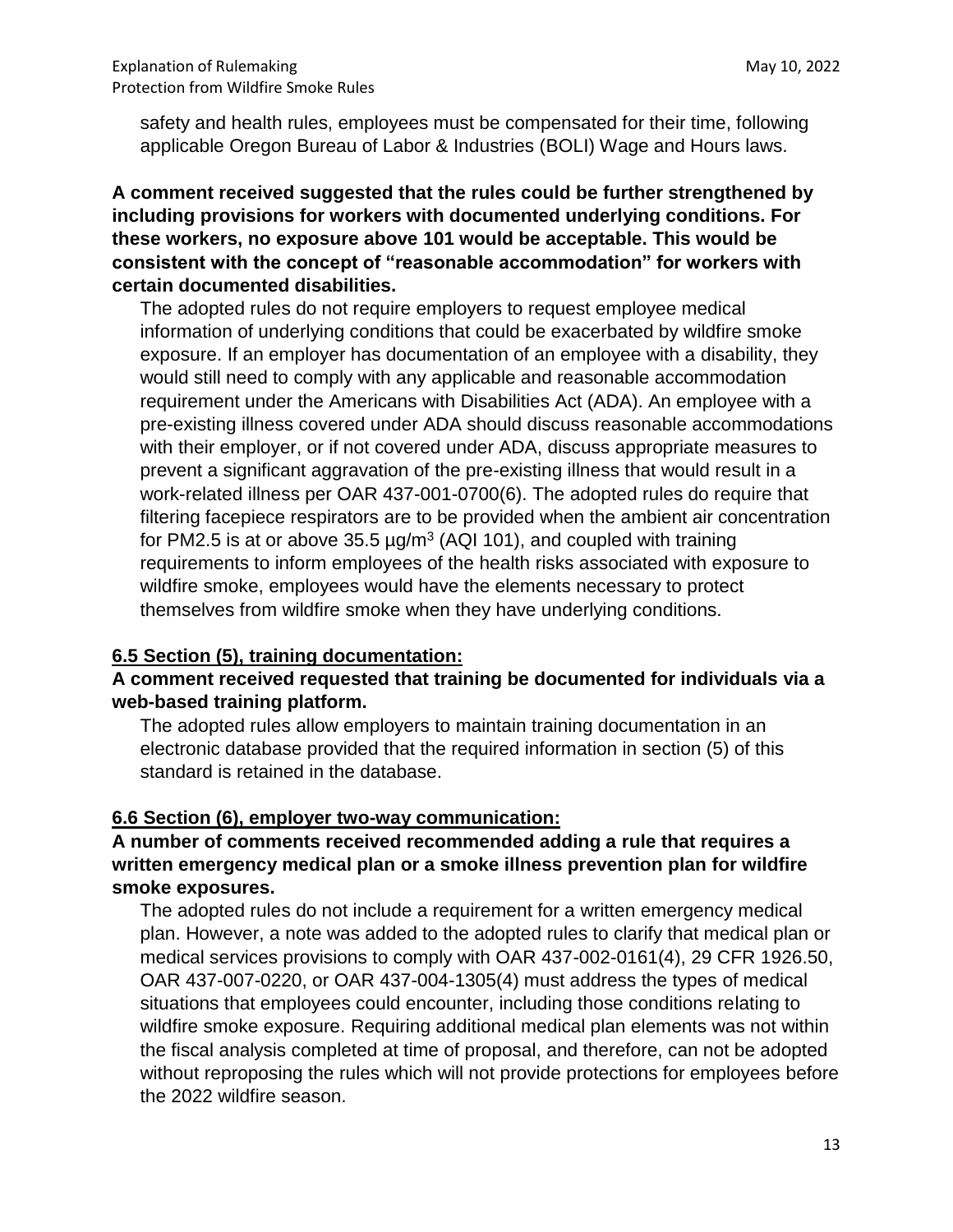#### **6.7 Subsection (7)(a), engineering and administrative controls:**

## **A few comments received recommended including a mandatory work/rest schedules to reduce workers' PM2.5 exposure and the associated health risks.**

The adopted rules do not include a requirement for a work/rest schedule to reduce employee exposure to wildfire smoke. Outdoor work activities that the employer can demonstrate that administrative controls to reduce employee exposure to wildfire smoke would be functionally impossible to implement would require the employer to provide filtering facepiece respirators for voluntary or required use, depending on current air quality conditions. Such respirator use would likely need to continue during break periods at the discretion of the worker. In addition, requiring work/rest schedule was not within the fiscal analysis completed at time of proposal, and therefore, can not be adopted without reproposing the rules which will not provide protections for employees before the 2022 wildfire season.

# **A couple of comments received recommended adding a requirement to provide preventative "clean air" breaks to workers who are having trouble breathing or who are feeling congested in heavy smoke, even when they have masks.**

The adopted rules do not include preventative "clean air" breaks. Employees experiencing difficulty breathing should notify their supervisor who must then follow established procedures included in their training for when an employee reports or exhibits health symptoms that necessitate immediate medical attention such as, but not limited to, asthma attacks, difficulty breathing, and chest pain, per subsection (4)(h) of the rules. Requiring "clean air" breaks was not within the fiscal analysis completed at time of proposal, and therefore, can not be adopted without reproposing the rules which will not provide protections for employees before the 2022 wildfire season.

## **Subsection (7)(b), voluntary use of filtering facepiece respirators:**

# **A comment received indicated that sometimes wearing a mask makes it more difficult to breathe in the heat while also wearing layers of clothing, especially for work activities associated with heavy exertion.**

The adopted rules require employers to have an adequate supply of filtering facepiece respirators available for exposed employees, for voluntary use, when the ambient air concentration level for PM2.5 at or above  $35.5 \,\mu$ g/m<sup>3</sup> (AQI 101). Employees may use them at their own discretion for protection from wildfire smoke when air quality conditions are below 200.9  $\mu$ g/m<sup>3</sup> for PM2.5 (AQI 251). The AQI 101-250 range for voluntary use takes into consideration the possibility that employees exposed to wildfire smoke will also be exposed to a heat index of 80 degrees Fahrenheit or more. When employees are exposed to both smoke and heat hazards, their wildfire smoke training will provide them with the information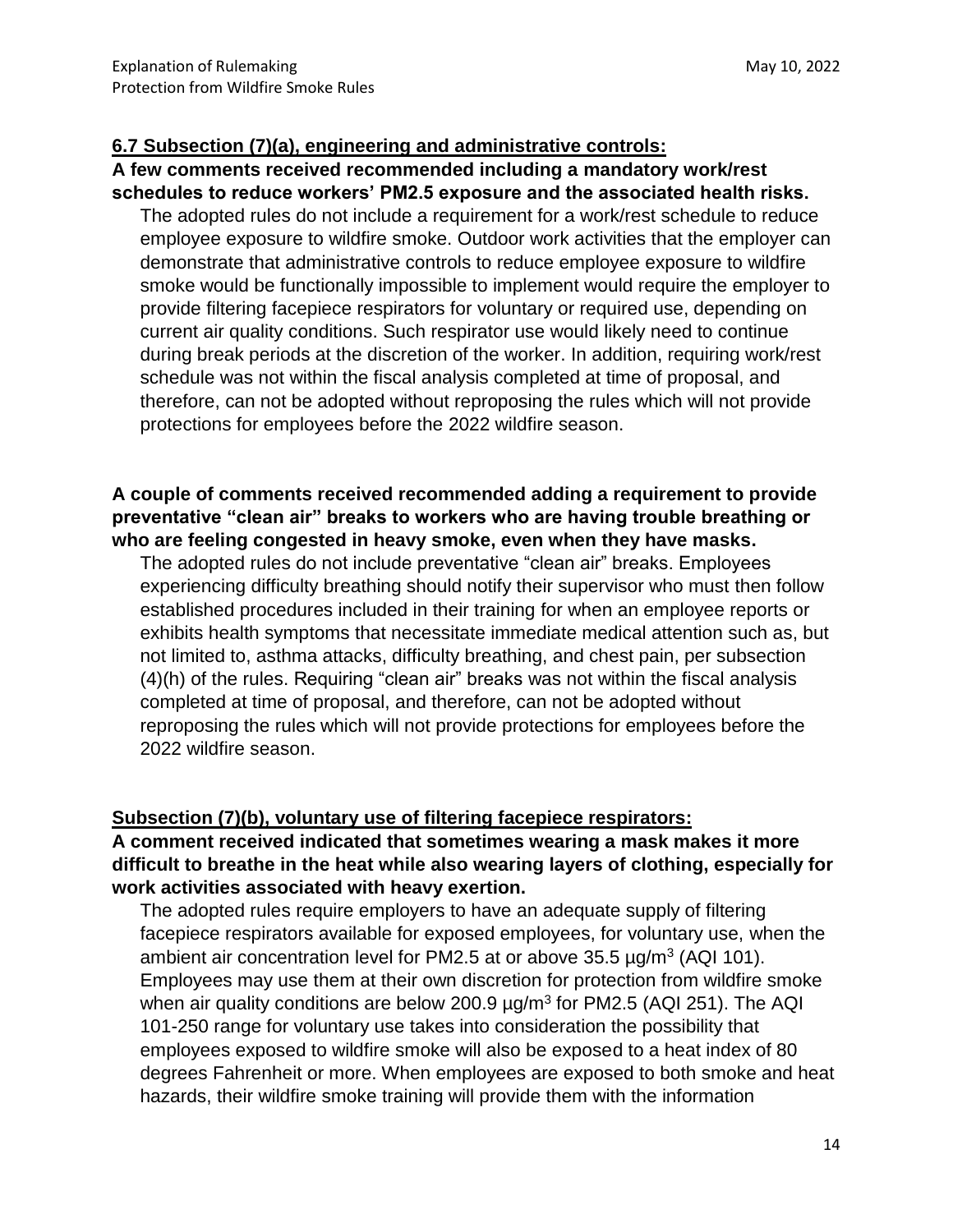necessary to make the appropriate decision for voluntary use based on their personal health needs.

# **A couple of comments received recommended that provisions should be added for employers to make filtering facepiece respirators available in a variety of styles, shapes, and sizes so that all employees can achieve a proper facial fit and seal.**

While the adopted rules do not require a size selection of NIOSH-approved filtering facepiece respirators, notes recommending that such respirator supplies for voluntary and required use were added in subsection (7)(b) and Appendix A.

# **Subsection (7)(c), required use of filtering facepiece respirators in accordance with a Wildfire Smoke Respiratory Protection Program:**

# **Several comments received recommended that the rule's action levels for AQI should be consistent with other states on the West Coast.**

California requires voluntary use of respiratory protection at AQI 151, and required use at AQI 501. WA LNI's 2021 temporary rule for wildfire smoke protection required voluntary use at AQI 151, and had no requirement for mandatory use. While Oregon OSHA initial rulemaking used Cal-OSHA's wildfire smoke rule as the beginning framework, after receiving such recommendations from some stakeholders, during the rulemaking process, subsequent comments from stakeholders to provide more protection for workers steered the thresholds in the adopted rules to: PM2.5 at or above 35.5  $\mu$ g/m<sup>3</sup> (AQI 101) for voluntary use, PM2.5 at or above 200.9  $\mu$ g/m<sup>3</sup> (AQI 251) for mandatory without medical evaluation and fit testing, and PM2.5 at or above 500.4 µg/m<sup>3</sup> (AQI 501) for mandatory use under the Respiratory Protection Standard – 29 CFR 1910.134/OAR 437-004-1041. The adopted rules maintain these thresholds.

# **Many of the comments received were related to the proposed threshold for mandatory respirator use of AQI 251. Many comments recommended that the threshold for required respirator use should be consistent with the EPA's AQI risk categories begin at the "Very Unhealthy" level (AQI 201) or even lowered to the "Unhealthy" level of AQI 151, while many other comments recommended that the threshold be increased to the "Hazardous" level of AQI 301 or even higher to AQI 501.**

The adopted rules require NIOSH-approved filtering facepiece respirators at or above AQI 251. The most persuasive objection of having a threshold for mandatory use below this threshold (either AQI 201 or 151) is that high smoke conditions often coincide with high heat conditions, making respirator use a possible contributor to the potential acute hazard of heat-related illness. Allowing each exposed worker, who must receive wildfire smoke training, to use their training and discretion to determine when to use their provided respiratory protection when the AQI is 250 and below will likely reduce their potential of developing heat-related illness. Conversely,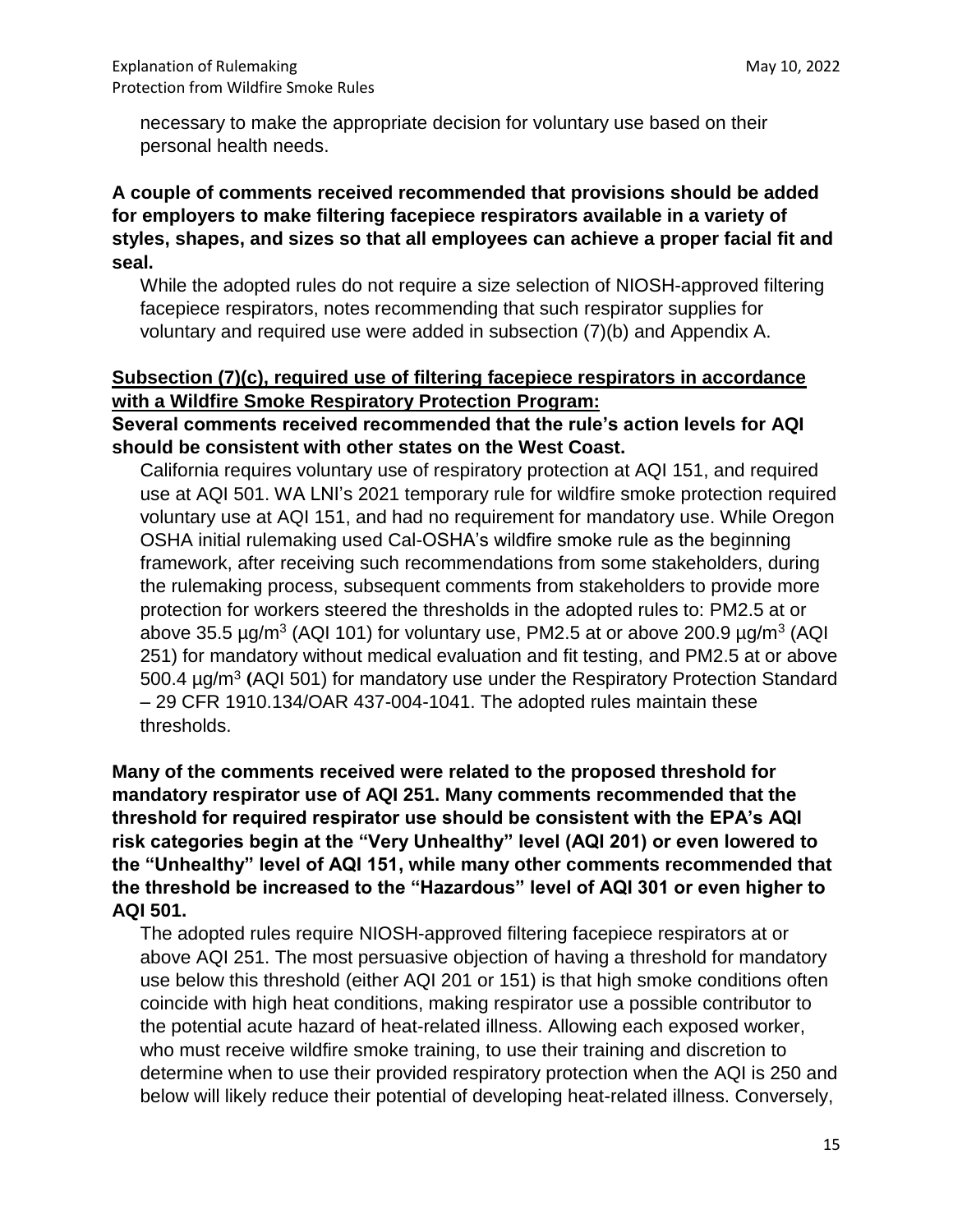increasing the threshold for mandatory respirator use to AQI 301 or 501 would expose workers to higher concentrations of PM2.5 which is not supported by the prevailing research<sup>16, 17</sup> regarding the long-term health effects of exposure to wildfire smoke. Oregon OSHA believes that requiring respirator use at AQI 251 provides the balance of acute health effects from heat-related illness and the necessary protections from wildfire smoke. The AQI, as used in the standards, is a recognized proxy to identify worker exposure to PM2.5 for which traditional occupational exposure limits have not been established. The EPA AQI risk category labels were specifically developed to advise the public of the community health risk levels associated with air quality conditions in a general population setting.

## **Subsection (7)(d), required use of respirators in accordance with the Respiratory Protection Standard – 29 CFR 1910.134/OAR 437-004-1041:**

**Many of the comments received were related to the proposed threshold for medical evaluations and fit testing for required respirator use at or above AQI 501. Many comments recommended that fit testing should be required at the "Hazardous" level of AQI 301 or even lowered to the "Very Unhealthy" level of AQI 201, while other comments indicated that medical evaluations and fit testing under a full respiratory protection program at an AQI of 501 would essentially require employers to shut down operations during such air quality conditions, and that many employers cannot afford to get a medical evaluation and complete fit testing for every worker.**

The adopted rules require respiratory protection that complies with the applicable Respiratory Protection Standard (29 CFR 1910.134 or OAR 437-004-1041) when employees are exposed to PM2.5 at or above AQI 501. This threshold is consistent with Cal-OSHA's rule, and ensures an appropriate and reasonable level of protection for exposed employees from the increase health hazard of such rare and extreme wildfire smoke conditions. Requiring full compliance with the respiratory protection plan at AQI 301, was not within the fiscal analysis completed at time of proposal, and therefore, can not be adopted without reproposing the rules which will not provide protections for employees before the 2022 wildfire season.

## **6.8 Note addressing employer-provided housing:**

**A couple of comments received indicated that the proposed rules do not specify a mechanism for workers to determine the air quality level within their agricultural labor housing units, or that employer-sponsored housing should be equipped with sufficient engineering and administrative controls to keep the indoor AQI at or below 101.**

The adopted rules exemption for enclosed buildings and structures does not include a filtration performance requirement for the mechanical ventilation required, and does not apply to buildings and structures where portable mechanical ventilation equipment are solely relied upon to filter indoor air. Such portable air purifiers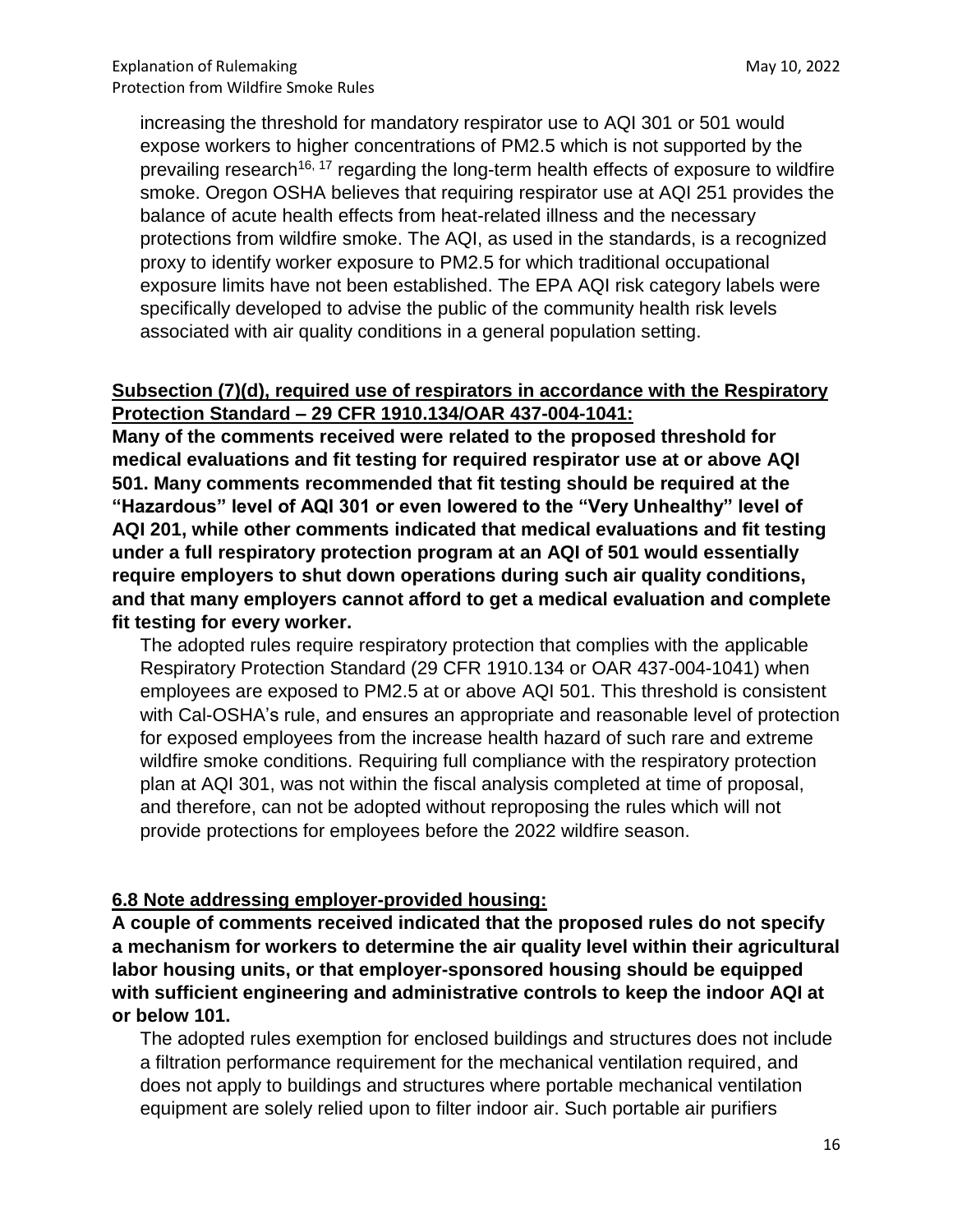equipped with HEPA filters would be considered an engineering control. The adopted rules include a note that specifies that occupants of employer-provided housing are not required to wear respiratory protection while they are inside the housing. However, employer-provided housing in which the air is *not* filtered by a mechanical ventilation system, must comply with engineering and administrative controls when functionally possible. Additionally, during the ongoing agriculture labor housing rulemaking process, future provisions for reducing wildfire smoke intrusion into employer-provided housing will be considered.

## **6.9 Appendix A, Mandatory Workplace Guidance for THE USE OF FILTERING FACEPIECE RESPIRATORS TO ADDRESS WILDFIRE SMOKE:**

**A comment was received that requested further clarification on the level of responsibility the employer must maintain to ensure that the user has a proper seal when conducting their user seal check. Specifically, in regards to users who don a filtering facepiece respirator with facial hair.** 

Due to the unpredictability and often limited duration of wildfire smoke events, Oregon OSHA recognizes the difficulty employers may have to ensure their employees with facial hair, who are not otherwise required to wear respirators for non-wildfire smoke hazards, to be clean shaven to comply with the requirement for mandatory respirator use at or above an AQI of 251. It is Oregon OSHA's expectation that employers encourage employees in such situations to make every effort to utilize administrative and engineering controls when functionally possible, and maximize the effectiveness of the filtering facepiece respirators provided. In such situations, employers are encouraged to provide a supply of respirator in several sizes to better accommodate different facial hair styles. While using a filtering facepiece respirator with facial hair is normally noncompliant for all other work-related hazards that necessitates required use, Oregon OSHA strictly allows this exception only for wildfire smoke due to the effects of the exposure for the typical worker and the limited duration of filtering facepiece respirator use. While the hazard is serious to warrant efforts to reduce the risk, due to the known effects of PM2.5 contained in wildfire smoke on the human body, it is not significant enough to represent a respiratory hazard that triggers the full requirements of the respiratory protection standard below AQI 501. The use of a filtering facepiece respirator, even without fit testing, represents a method of reducing the meaningful risk of wildfire smoke. Other states with wildfire smoke rules do not regulate exposures as a respiratory hazard under the respiratory protection standard below AQI 501. Additionally, the rule requires a seal check to be conducted when donning the filtering facepiece respirator, which provides the user the ability to identify if the respirator is leaking and make any necessary adjustments to minimize leakage. Even without fit testing, the use of filtering facepiece respirators provides more protection, and is worth the benefits of use.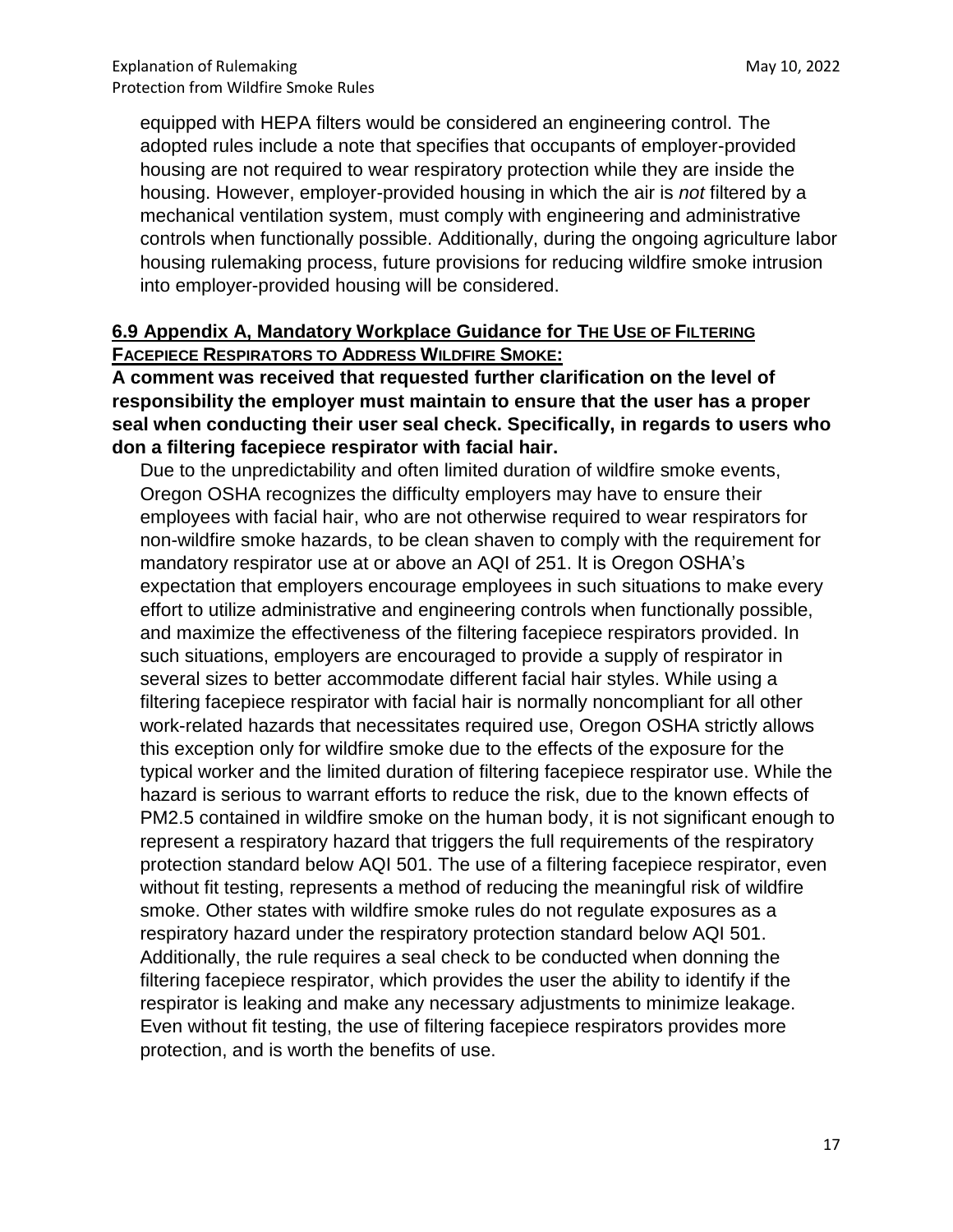## **References**

- 1. Wildfire Smoke Trends and the Air Quality Index, July 2021, Oregon Department of Environmental Quality. [https://www.oregon.gov/deq/wildfires/Documents/WildfireSmokeTrendsReport.pd](https://www.oregon.gov/deq/wildfires/Documents/WildfireSmokeTrendsReport.pdf) [f](https://www.oregon.gov/deq/wildfires/Documents/WildfireSmokeTrendsReport.pdf)
- 2. Office of the Governor State of Oregon. Executive Order No. 20-04 DIRECTING STATE AGENCIES TO TAKE ACTIONS TO REDUCE AND REGULATE GREENHOUSE GAS EMISSIONS [https://www.oregon.gov/bcd/Documents/eo](https://www.oregon.gov/bcd/Documents/eo-energy-20-04.pdf)[energy-20-04.pdf](https://www.oregon.gov/bcd/Documents/eo-energy-20-04.pdf)
- 3. The Director has, in turn, used the authority of ORS 654.025(2) and (5) to delegate the authority to implement and enforce the Oregon Safe Employment Act to the Administrator of the Occupational Safety and Health Division (Oregon OSHA) and has delegated his rulemaking authority under the OSEA to the Oregon OSHA Administrator.
- 4. Oregon Safe Employment Act (OSEA) Chapter 654 Occupational Safety and Health, 2021 EDITION. ORS 654.090(2) [https://www.oregonlegislature.gov/bills\\_laws/ors/ors654.html](https://www.oregonlegislature.gov/bills_laws/ors/ors654.html)
- 5. Chapter 183 Administrative Procedures Act; Review of Rules; Civil Penalties. ORS 183.325 to 405. [https://www.oregonlegislature.gov/bills\\_laws/ors/ors183.html](https://www.oregonlegislature.gov/bills_laws/ors/ors183.html)
- 6. Chapter 183 Administrative Procedures Act; Review of Rules; Civil Penalties. ORS 183.333. [https://www.oregonlegislature.gov/bills\\_laws/ors/ors183.html](https://www.oregonlegislature.gov/bills_laws/ors/ors183.html)
- 7. Chapter 183 Administrative Procedures Act; Review of Rules; Civil Penalties. ORS 183.335. [https://www.oregonlegislature.gov/bills\\_laws/ors/ors183.html](https://www.oregonlegislature.gov/bills_laws/ors/ors183.html)
- 8. <http://osha.oregon.gov/OSHARules/proposed/2016/ltr-div4-wps.pdf>
- 9. Chapter 183 Administrative Procedures Act; Review of Rules; Civil Penalties. ORS 183.335. [https://www.oregonlegislature.gov/bills\\_laws/ors/ors183.html](https://www.oregonlegislature.gov/bills_laws/ors/ors183.html)
- 10.Chapter 183 Administrative Procedures Act; Review of Rules; Civil Penalties ORS 183.335(2)(b)(E), ORS 183.336, ORS 183.530, and ORS 183.534. [https://www.oregonlegislature.gov/bills\\_laws/ors/ors183.html](https://www.oregonlegislature.gov/bills_laws/ors/ors183.html)
- 11.Chapter 183 Administrative Procedures Act; Review of Rules; Civil Penalties ORS 183.335(13). https://www.oregonlegislature.gov/bills\_laws/ors/ors183.html
- 12.Chapter 183 Administrative Procedures Act; Review of Rules; Civil Penalties. ORS 183.332. [https://www.oregonlegislature.gov/bills\\_laws/ors/ors183.html](https://www.oregonlegislature.gov/bills_laws/ors/ors183.html)
- 13.Chapter 183 Administrative Procedures Act; Review of Rules; Civil Penalties ORS 183.355. [https://www.oregonlegislature.gov/bills\\_laws/ors/ors183.html](https://www.oregonlegislature.gov/bills_laws/ors/ors183.html)
- 14.Mortality associated with wildfire smoke exposure in Washington state, 2006– 2017: a case-crossover study. Department of Environmental and Occupational Health Sciences, University of Washington, Air Quality Program, Washington State Department of Ecology,